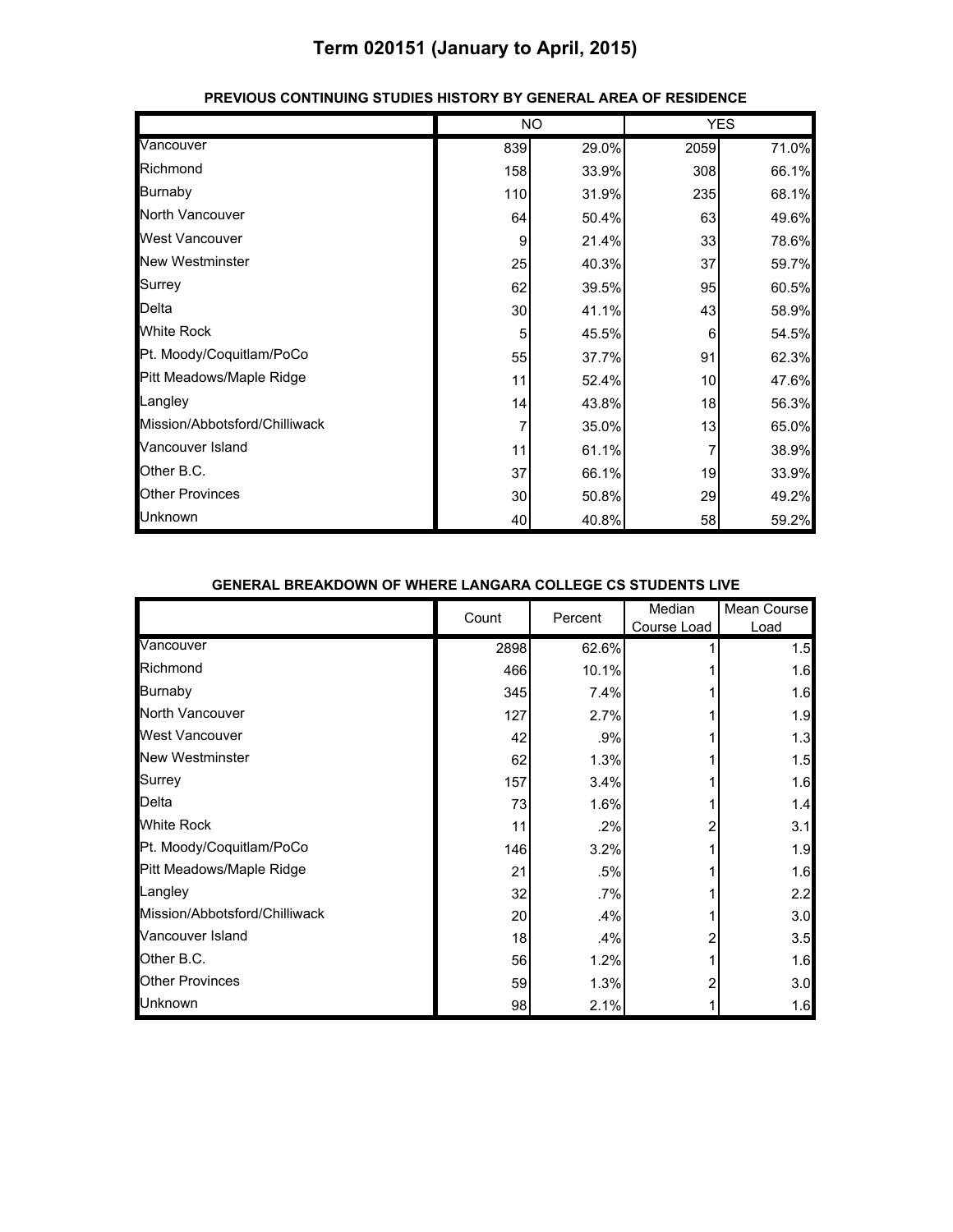| Vancouver      | V5K- Vancouver (North Hastings Sunrise)                       | 42             |
|----------------|---------------------------------------------------------------|----------------|
|                | V5L- Vancouver (North Grandview Woodland)                     | 47             |
|                | V5M- Vancouver (South Hastings Sunrise)                       | 68             |
|                | V5N- Vancouver (South Grandview Woodland)                     | 121            |
|                | V5P- Vancouver (Victoria Fraserview)                          | 179            |
|                | V5R- Vancouver (South Renfrew Collingwood)                    | 187            |
|                | V5S- Vancouver (Killarney)                                    | 184            |
|                | V5T- Vancouver (East Mount Pleasant)                          | 83             |
|                | V5V- Vancouver (West Kensington Cedar Cottage)                | 155            |
|                | V5W- Vancouver (SE Riley Park Little Mountain / North Sunset) | 164            |
|                | V5X- Vancouver (SE Oakridge / South Sunset)                   | 219            |
|                | V5Y- Vancouver (West Mount Pleasant)                          | 120            |
|                | V5Z- Vancouver (East Fairview / South Cambie)                 | 133            |
|                | V6A- Vancouver (Strathcona / Downtown Eastside)               | 26             |
|                | V6B- Vancouver (NE Downtown / Yaletown)                       | 122            |
|                | V6C- Vancouver (Waterfront / Coal Harbour / Canada Place)     | 6              |
|                | V6E- Vancouver (SE West End / Davie Village)                  | 92             |
|                | V6G- Vancouver (NW West End / Stanley Park)                   | 79             |
|                | V6H- Vancouver (West Fairview / Granville Island)             | 75             |
|                | V6J- Vancouver (NW Shaughnessy / East Kitsilano)              | 84             |
|                | V6K- Vancouver (Central Kitsilano / Greektown)                | 78             |
|                | V6L- Vancouver (NW Arbutus Ridge / NE Dunbar Southlands)      | 43             |
|                | V6M- Vancouver (South Shaughnessy / SE Arbutus Ridge)         | 99             |
|                | V6N- Vancouver (West Kerrisdale / Musqueam)                   | 46             |
|                | V6P- Vancouver (SE Kerrisdale / West Marpole)                 | 327            |
|                | V6R- Vancouver (West Kitsilano / West Point Grey / Jericho)   | 47             |
|                | V6S- Vancouver (NW Dunbar Southlands / Chaldecutt)            | 40             |
|                | V6T- Vancouver (UBC)                                          | 31             |
|                | V7Y- Vancouver (Pacific Centre)                               | $\mathbf{1}$   |
| Richmond       | V6V- Richmond Northeast                                       | 13             |
|                | V6W- Richmond Southeast                                       | $\overline{a}$ |
|                | V6X- Richmond North                                           | 89             |
|                | V6Y- Richmond Central                                         | 125            |
|                | V6Z- Vancouver (SW Downtown)                                  | 44             |
|                | V7A- Richmond South                                           | 44             |
|                | V7B- Richmond (Sea Island / YVR)                              | 1              |
|                | V7C- Richmond Northwest                                       | 84             |
|                | V7E- Richmond Southwest                                       | 62             |
| <b>Burnaby</b> | V3N- Burnaby (East Big Bend / Edmonds)                        | 43             |
|                | V5A- Burnaby (Lake City / Burnaby Mountain)                   | 20             |
|                | V5B- Burnaby (Parkcrest Aubrey / Ardingley Sprott)            | 28             |
|                | V5C- Burnaby (Burnaby Heights / Willingdon Heights)           | 44             |
|                | V5E- Burnaby (Kingsway Beresford)                             | 38             |
|                | V5G- Burnaby (Cascade Schou / Douglas Gilpin)                 | 26             |
|                | V5H- Burnaby (Maywood / Windsor)                              | 93             |
|                | V5J- Burnaby (Suncrest / West Big Bend)                       | 53             |

### **DETAILED BREAKDOWN OF WHERE LANGARA COLLEGE CS STUDENTS LIVE**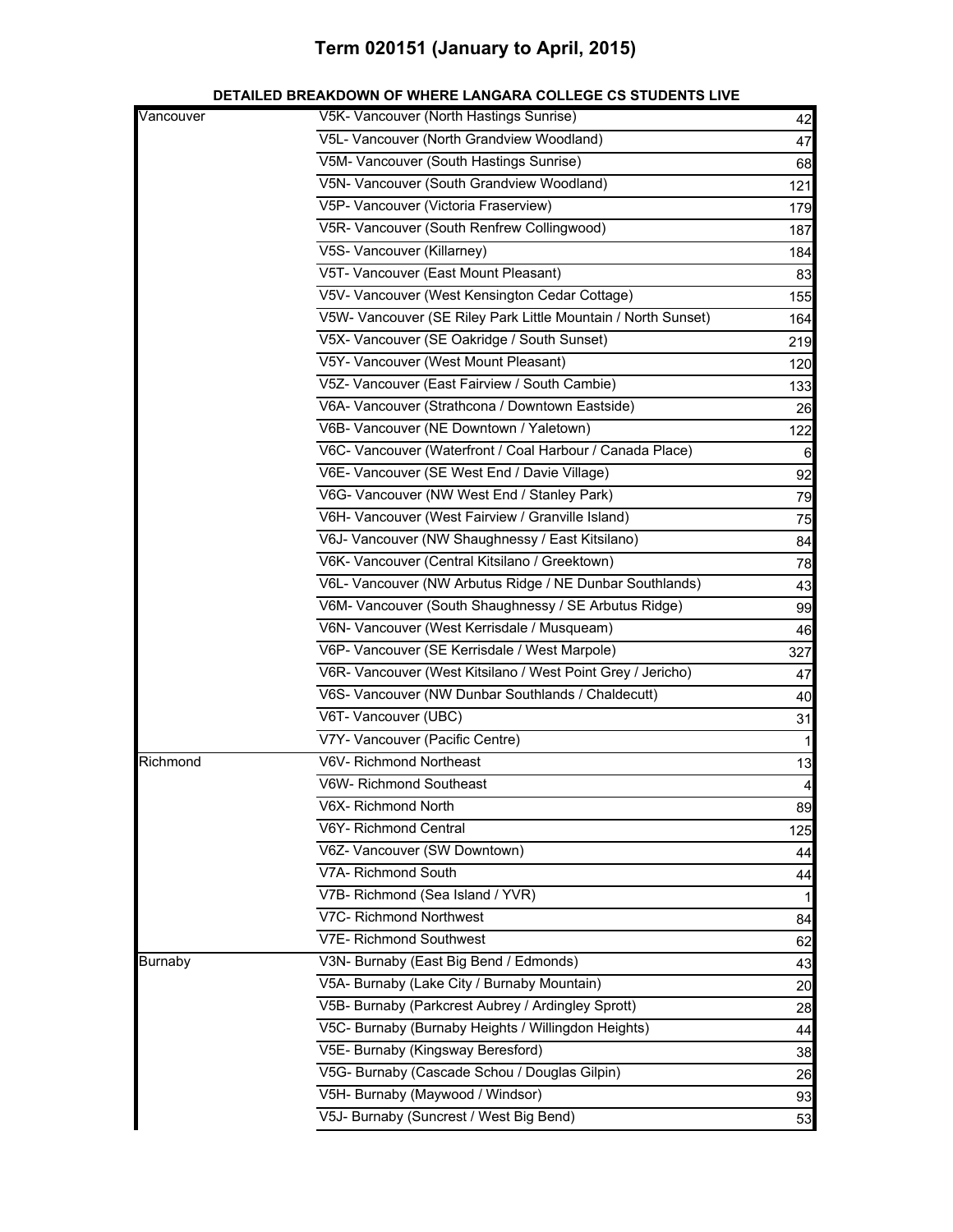| V7H- North Vancouver Inner East<br>V7J- North Vancouver East Central<br>V7K- North Vancouver North Central<br>V7L- North Vancouver South Central<br>V7M- North Vancouver Southwest Central<br>V7N- North Vancouver Northwest Central<br>V7P- North Vancouver Southwest<br>V7R- North Vancouver Northwest<br>V7S- West Vancouver North<br><b>West Vancouver</b><br>V7T- West Vancouver Southeast<br>V7V- West Vancouver South<br>V7W- West Vancouver West<br>V3L- New Westminster Northeast<br><b>New Westminster</b><br>V3M- New Westminster Southwest<br>Surrey<br>V3R- Surrey North<br>V3S- Surrey East<br>V3T- Surrey Inner Northwest<br>V3V- Surrey Outer Northwest<br>V3W- Surrey Upper West<br>V3X- Surrey Lower West<br>V4A- Surrey Southwest<br>V4N- Surrey Northeast<br>V4P- Surrey South<br>V4C- Delta Northeast<br>Delta<br>V4E- Delta East<br>V4K- Delta Northwest<br>V4L- Delta Southeast<br>V4M- Delta Southwest<br><b>White Rock</b><br>V4B- White Rock<br>V3C- Port Coquitlam South<br>V3E- Coquitlam North<br>V3H- Port Moody<br>V3J- Coquitlam North<br>V3K- Coquitlam South<br>Pitt Meadows/Maple Ridge<br>V2W- Maple Ridge East<br>V2X- Maple Ridge West<br>V3Y- Pitt Meadows<br>V4R- Maple Ridge Northwest<br>V1M- Langley Township North<br>Langley | North Vancouver | V7G- North Vancouver Outer East | 9                |
|---------------------------------------------------------------------------------------------------------------------------------------------------------------------------------------------------------------------------------------------------------------------------------------------------------------------------------------------------------------------------------------------------------------------------------------------------------------------------------------------------------------------------------------------------------------------------------------------------------------------------------------------------------------------------------------------------------------------------------------------------------------------------------------------------------------------------------------------------------------------------------------------------------------------------------------------------------------------------------------------------------------------------------------------------------------------------------------------------------------------------------------------------------------------------------------------------------------------------------------------------------------------------|-----------------|---------------------------------|------------------|
| Pt. Moody/Coquitlam/PoCo V3B- Port Coquitlam Central                                                                                                                                                                                                                                                                                                                                                                                                                                                                                                                                                                                                                                                                                                                                                                                                                                                                                                                                                                                                                                                                                                                                                                                                                      |                 |                                 | $\overline{5}$   |
|                                                                                                                                                                                                                                                                                                                                                                                                                                                                                                                                                                                                                                                                                                                                                                                                                                                                                                                                                                                                                                                                                                                                                                                                                                                                           |                 |                                 | 15               |
|                                                                                                                                                                                                                                                                                                                                                                                                                                                                                                                                                                                                                                                                                                                                                                                                                                                                                                                                                                                                                                                                                                                                                                                                                                                                           |                 |                                 | $5\overline{6}$  |
|                                                                                                                                                                                                                                                                                                                                                                                                                                                                                                                                                                                                                                                                                                                                                                                                                                                                                                                                                                                                                                                                                                                                                                                                                                                                           |                 |                                 | 32               |
|                                                                                                                                                                                                                                                                                                                                                                                                                                                                                                                                                                                                                                                                                                                                                                                                                                                                                                                                                                                                                                                                                                                                                                                                                                                                           |                 |                                 | 18               |
|                                                                                                                                                                                                                                                                                                                                                                                                                                                                                                                                                                                                                                                                                                                                                                                                                                                                                                                                                                                                                                                                                                                                                                                                                                                                           |                 |                                 | 18               |
|                                                                                                                                                                                                                                                                                                                                                                                                                                                                                                                                                                                                                                                                                                                                                                                                                                                                                                                                                                                                                                                                                                                                                                                                                                                                           |                 |                                 | 14               |
|                                                                                                                                                                                                                                                                                                                                                                                                                                                                                                                                                                                                                                                                                                                                                                                                                                                                                                                                                                                                                                                                                                                                                                                                                                                                           |                 |                                 | 11               |
|                                                                                                                                                                                                                                                                                                                                                                                                                                                                                                                                                                                                                                                                                                                                                                                                                                                                                                                                                                                                                                                                                                                                                                                                                                                                           |                 |                                 | 13               |
|                                                                                                                                                                                                                                                                                                                                                                                                                                                                                                                                                                                                                                                                                                                                                                                                                                                                                                                                                                                                                                                                                                                                                                                                                                                                           |                 |                                 | 8                |
|                                                                                                                                                                                                                                                                                                                                                                                                                                                                                                                                                                                                                                                                                                                                                                                                                                                                                                                                                                                                                                                                                                                                                                                                                                                                           |                 |                                 | 15               |
|                                                                                                                                                                                                                                                                                                                                                                                                                                                                                                                                                                                                                                                                                                                                                                                                                                                                                                                                                                                                                                                                                                                                                                                                                                                                           |                 |                                 | 6                |
|                                                                                                                                                                                                                                                                                                                                                                                                                                                                                                                                                                                                                                                                                                                                                                                                                                                                                                                                                                                                                                                                                                                                                                                                                                                                           |                 |                                 | 22               |
|                                                                                                                                                                                                                                                                                                                                                                                                                                                                                                                                                                                                                                                                                                                                                                                                                                                                                                                                                                                                                                                                                                                                                                                                                                                                           |                 |                                 | 40               |
|                                                                                                                                                                                                                                                                                                                                                                                                                                                                                                                                                                                                                                                                                                                                                                                                                                                                                                                                                                                                                                                                                                                                                                                                                                                                           |                 |                                 | 11               |
|                                                                                                                                                                                                                                                                                                                                                                                                                                                                                                                                                                                                                                                                                                                                                                                                                                                                                                                                                                                                                                                                                                                                                                                                                                                                           |                 |                                 | 30               |
|                                                                                                                                                                                                                                                                                                                                                                                                                                                                                                                                                                                                                                                                                                                                                                                                                                                                                                                                                                                                                                                                                                                                                                                                                                                                           |                 |                                 | 13               |
|                                                                                                                                                                                                                                                                                                                                                                                                                                                                                                                                                                                                                                                                                                                                                                                                                                                                                                                                                                                                                                                                                                                                                                                                                                                                           |                 |                                 | 10               |
|                                                                                                                                                                                                                                                                                                                                                                                                                                                                                                                                                                                                                                                                                                                                                                                                                                                                                                                                                                                                                                                                                                                                                                                                                                                                           |                 |                                 | 19               |
|                                                                                                                                                                                                                                                                                                                                                                                                                                                                                                                                                                                                                                                                                                                                                                                                                                                                                                                                                                                                                                                                                                                                                                                                                                                                           |                 |                                 | 13               |
|                                                                                                                                                                                                                                                                                                                                                                                                                                                                                                                                                                                                                                                                                                                                                                                                                                                                                                                                                                                                                                                                                                                                                                                                                                                                           |                 |                                 | 21               |
|                                                                                                                                                                                                                                                                                                                                                                                                                                                                                                                                                                                                                                                                                                                                                                                                                                                                                                                                                                                                                                                                                                                                                                                                                                                                           |                 |                                 | 34               |
|                                                                                                                                                                                                                                                                                                                                                                                                                                                                                                                                                                                                                                                                                                                                                                                                                                                                                                                                                                                                                                                                                                                                                                                                                                                                           |                 |                                 | 6                |
|                                                                                                                                                                                                                                                                                                                                                                                                                                                                                                                                                                                                                                                                                                                                                                                                                                                                                                                                                                                                                                                                                                                                                                                                                                                                           |                 |                                 | 24               |
|                                                                                                                                                                                                                                                                                                                                                                                                                                                                                                                                                                                                                                                                                                                                                                                                                                                                                                                                                                                                                                                                                                                                                                                                                                                                           |                 |                                 |                  |
|                                                                                                                                                                                                                                                                                                                                                                                                                                                                                                                                                                                                                                                                                                                                                                                                                                                                                                                                                                                                                                                                                                                                                                                                                                                                           |                 |                                 | 22               |
|                                                                                                                                                                                                                                                                                                                                                                                                                                                                                                                                                                                                                                                                                                                                                                                                                                                                                                                                                                                                                                                                                                                                                                                                                                                                           |                 |                                 | $\mathbf{3}$     |
|                                                                                                                                                                                                                                                                                                                                                                                                                                                                                                                                                                                                                                                                                                                                                                                                                                                                                                                                                                                                                                                                                                                                                                                                                                                                           |                 |                                 | 17               |
|                                                                                                                                                                                                                                                                                                                                                                                                                                                                                                                                                                                                                                                                                                                                                                                                                                                                                                                                                                                                                                                                                                                                                                                                                                                                           |                 |                                 | 11               |
|                                                                                                                                                                                                                                                                                                                                                                                                                                                                                                                                                                                                                                                                                                                                                                                                                                                                                                                                                                                                                                                                                                                                                                                                                                                                           |                 |                                 | 26               |
|                                                                                                                                                                                                                                                                                                                                                                                                                                                                                                                                                                                                                                                                                                                                                                                                                                                                                                                                                                                                                                                                                                                                                                                                                                                                           |                 |                                 | 16               |
|                                                                                                                                                                                                                                                                                                                                                                                                                                                                                                                                                                                                                                                                                                                                                                                                                                                                                                                                                                                                                                                                                                                                                                                                                                                                           |                 |                                 | 19               |
|                                                                                                                                                                                                                                                                                                                                                                                                                                                                                                                                                                                                                                                                                                                                                                                                                                                                                                                                                                                                                                                                                                                                                                                                                                                                           |                 |                                 | 30               |
|                                                                                                                                                                                                                                                                                                                                                                                                                                                                                                                                                                                                                                                                                                                                                                                                                                                                                                                                                                                                                                                                                                                                                                                                                                                                           |                 |                                 | 34               |
|                                                                                                                                                                                                                                                                                                                                                                                                                                                                                                                                                                                                                                                                                                                                                                                                                                                                                                                                                                                                                                                                                                                                                                                                                                                                           |                 |                                 | 21               |
|                                                                                                                                                                                                                                                                                                                                                                                                                                                                                                                                                                                                                                                                                                                                                                                                                                                                                                                                                                                                                                                                                                                                                                                                                                                                           |                 |                                 | $\mathbf{3}$     |
|                                                                                                                                                                                                                                                                                                                                                                                                                                                                                                                                                                                                                                                                                                                                                                                                                                                                                                                                                                                                                                                                                                                                                                                                                                                                           |                 |                                 | 10               |
|                                                                                                                                                                                                                                                                                                                                                                                                                                                                                                                                                                                                                                                                                                                                                                                                                                                                                                                                                                                                                                                                                                                                                                                                                                                                           |                 |                                 | $\overline{a}$   |
|                                                                                                                                                                                                                                                                                                                                                                                                                                                                                                                                                                                                                                                                                                                                                                                                                                                                                                                                                                                                                                                                                                                                                                                                                                                                           |                 |                                 | $\overline{4}$   |
|                                                                                                                                                                                                                                                                                                                                                                                                                                                                                                                                                                                                                                                                                                                                                                                                                                                                                                                                                                                                                                                                                                                                                                                                                                                                           |                 |                                 | $\boldsymbol{8}$ |
|                                                                                                                                                                                                                                                                                                                                                                                                                                                                                                                                                                                                                                                                                                                                                                                                                                                                                                                                                                                                                                                                                                                                                                                                                                                                           |                 | V2Y- Langley Township Northwest | 12               |
| V2Z- Langley Township Southwest                                                                                                                                                                                                                                                                                                                                                                                                                                                                                                                                                                                                                                                                                                                                                                                                                                                                                                                                                                                                                                                                                                                                                                                                                                           |                 |                                 |                  |
| V3A- Langley City                                                                                                                                                                                                                                                                                                                                                                                                                                                                                                                                                                                                                                                                                                                                                                                                                                                                                                                                                                                                                                                                                                                                                                                                                                                         |                 |                                 | $\boldsymbol{8}$ |
| V4W- Langley Township East                                                                                                                                                                                                                                                                                                                                                                                                                                                                                                                                                                                                                                                                                                                                                                                                                                                                                                                                                                                                                                                                                                                                                                                                                                                |                 |                                 | $\overline{a}$   |
|                                                                                                                                                                                                                                                                                                                                                                                                                                                                                                                                                                                                                                                                                                                                                                                                                                                                                                                                                                                                                                                                                                                                                                                                                                                                           |                 |                                 | $\mathbf{Z}$     |
|                                                                                                                                                                                                                                                                                                                                                                                                                                                                                                                                                                                                                                                                                                                                                                                                                                                                                                                                                                                                                                                                                                                                                                                                                                                                           |                 |                                 |                  |